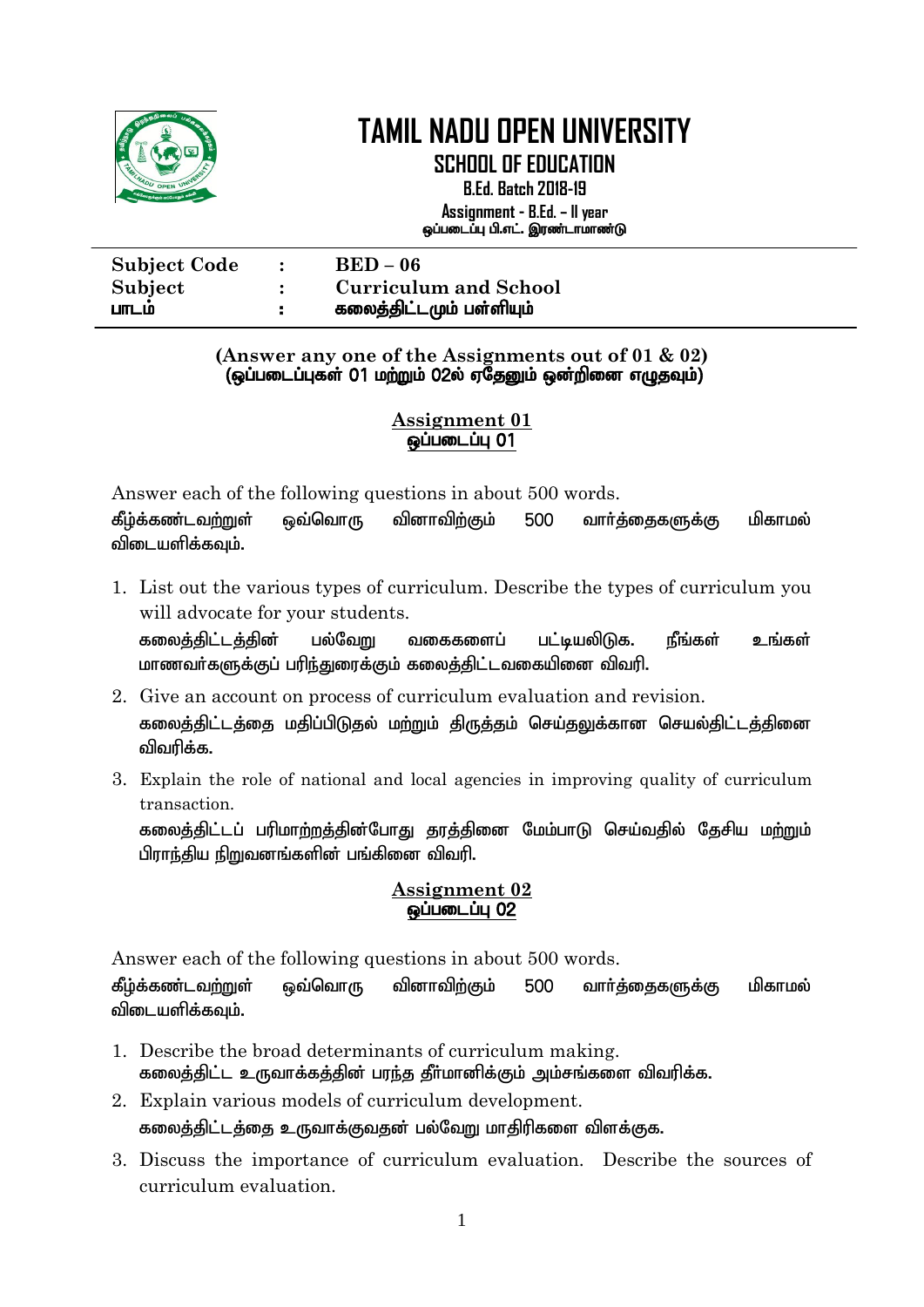கலைத்திட்டத்தை மதிப்பிடுதலின் முக்கியத்துவத்தை விளக்குக. கலைத்திட்ட மதிப்பிடுதலின் மூலங்களை விவரிக்க.

**\*\*\***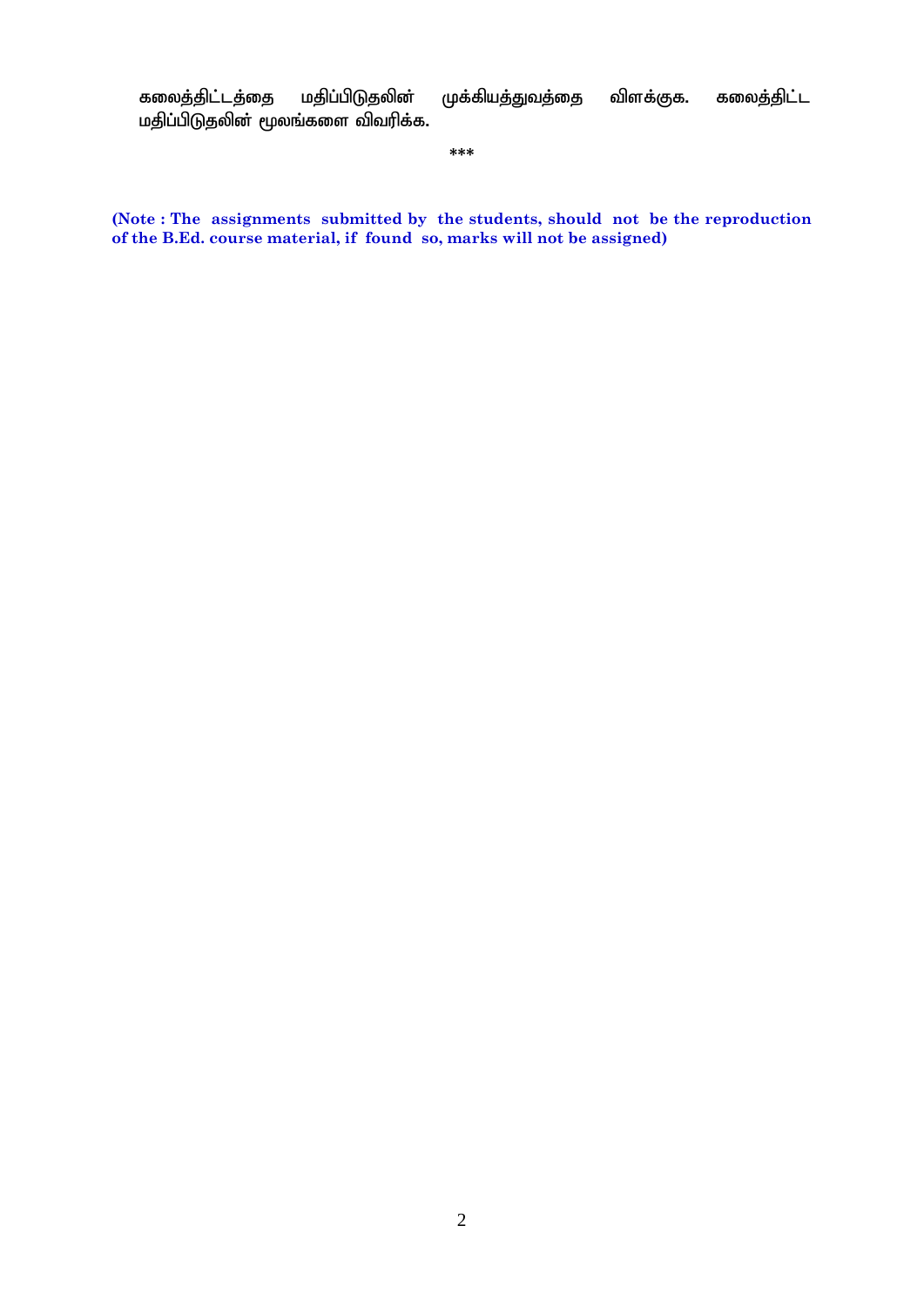

**SCHOOL OF EDUCATION**

**B.Ed. Batch 2018-19 Assignment - B.Ed. – II year**

ஒப்படைப்பு பி.எட். . இரண்டாமாண்டு

**Subject Code : BED – 07 Subject : Vision of Education in India: Concerns and Issues** ghlk; : ,e;jpaf; fy;tpg; ghh;it - Njhw;wq;fSk;> tpisTfSk;

> **(Answer any one of the Assignments out of 01 & 02)**  $\overline{G}$ (ஒப்படைப்புகள் 01 மற்றும் 02ல் ஏதேனும் ஒன்றினை எழுதவும்)

### **Assignment 01**  $q$ ப்படைப்பு $q$  01

Answer each of the following questions in about 500 words.

கீழ்க்கண்டவற்றுள் ஒவ்வொரு வினாவிற்கும் 500 வார்த்தைகளுக்கு மிகாமல் விடையளிக்கவம்.

- 1. Describe the importance of Eenvironmental Education in India. இந்தியாவில் சூழ்நிலையியல் கல்வியின் முக்கியத்துவத்தினை விவரி.
- 2. State the recommendations of Kothari Commission. கோத்தாரி குழுவின் பரிந்துரைகளைக் குறிப்பிடுக.
- 3. Discuss the equality of opportunities in education கல்வியில் சம வாய்ப்பினைப் பற்றி விவாதிக்க.

### **Assignment 02 <u>@</u>ப்படைப்பு 02**

Answer each of the following questions in about 500 words.

கீழ்க்கண்டவ<u>ற்று</u>ள் ஒவ்வொரு வினாவிற்கும் 500 வார்த்தைகளுக்கு மிகாமல் விடையளிக்கவும்.

- 1. Assess how education plays a role in preserving culture. கல்வி, கலாச்சாரத்தைப் பாதுகாப்பதில் எவ்வாறு பங்களிக்கிறது என்பதை மதிப்பீடு செய்க
- 2. "Education is an instrument for social transformation" Justify. ്'கல்வி ச $\epsilon$ மக மாற்றக்கிற்கானக் கருவி $"$  - நியாயப்படுக்குக.
- 3. Why we need to conserve our environment in this present era? இக்காலச் சூழலில் நமது சுற்றுப்புறத்தைப் பாதுகாப்பதன் அவசியம் யாது?

**\*\*\***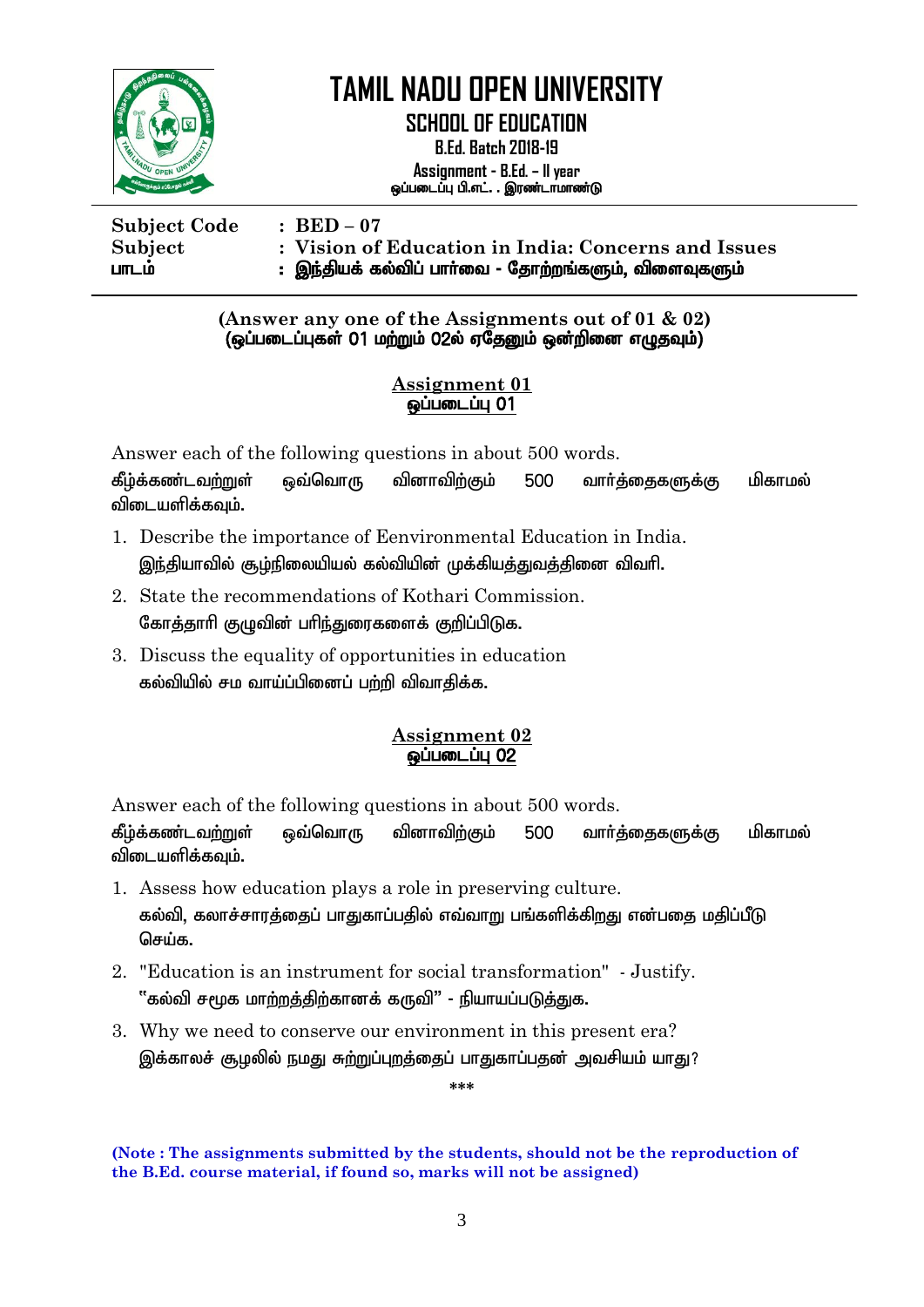

**SCHOOL OF EDUCATION**

 **B.Ed. Batch 2018-19 Assignment - B.Ed. – II year** ஒப்படைப்பு பி.எட். இரண்டாமாண்டு

| Subject Code: BED – 04B |                                                       |
|-------------------------|-------------------------------------------------------|
| Subject                 | : Social and Environmental Science - Part - II        |
| பாடம                    | :    சமூக மற்றும் சுற்றுச்சூழல் அறிவியல் - பகுதி - II |

**(Answer any one of the Assignments out of 01 & 02)** (ஒப்படைப்புகள் 01 மற்றும் 02ல் ஏதேனும் ஒன்றினை எழுதவும்)

### **Assignment 01**   $q$ ப்படைப்பு $q$  01

Answer all of the following questions in about 500 words each. கீழ்க்கண்ட அனைத்து வினாக்களுக்கும் 500 வார்த்தைகளுக்கு மிகாமல் விடையளிக்கவும்.

- 1. Write short notes on issues related to gender in your school. உங்கள் பள்ளியில் பாலினம் சார் பிரச்சினைகள் குறித்து சிறுகுறிப்பு வரைக.
- 2. Write discussion on violation of rights of girls and women? பெண்கள், குழந்தைகளுக்கு எதிரான வன்முறை குறித்து விவாதிக்கவும்.
- 3. How do you promote life skills of students? நீங்கள் மாணவர்களின் வாழ்க்கைத் திறன்களை எவ்வாறு மேம்படுத்துவீர்கள்?

### **Assignment 02 ஒப்படைப்பு 02**

Answer all of the following questions in about 500 words each. கீழ்க்கண்ட அனைத்து வினாக்களுக்கும் 500 வார்த்தைகளுக்கு மிகாமல் விடையளிக்கவும்.

- 1. Explain the types, principles, models and concept of Inclusive Education. உள்ளடக்கிய கல்வியின் வகைகள், கோட்பாடுகள், பயிற்சிகள், மற்றும் மாதிரிகளை விவரிக்க.
- 2. Describe various steps in the assessment of children to know their profile.

குழந்தைகளை மதிப்பிடுதல் மற்றும் அவர்களின் சுயவிவரம் தெரிந்துகொள்ளுதலில் உள்ள பல்வேறு படிகளை விளக்குக.

3. Describe the community resources and their support to teachers. சமுதாய வளங்கள் மற்றும் அவை ஆசிரியர்களுக்கு எவ்வாறு உதவுகின்றன என்பதை விரிவாக விவரிக்கவும்.

\*\*\*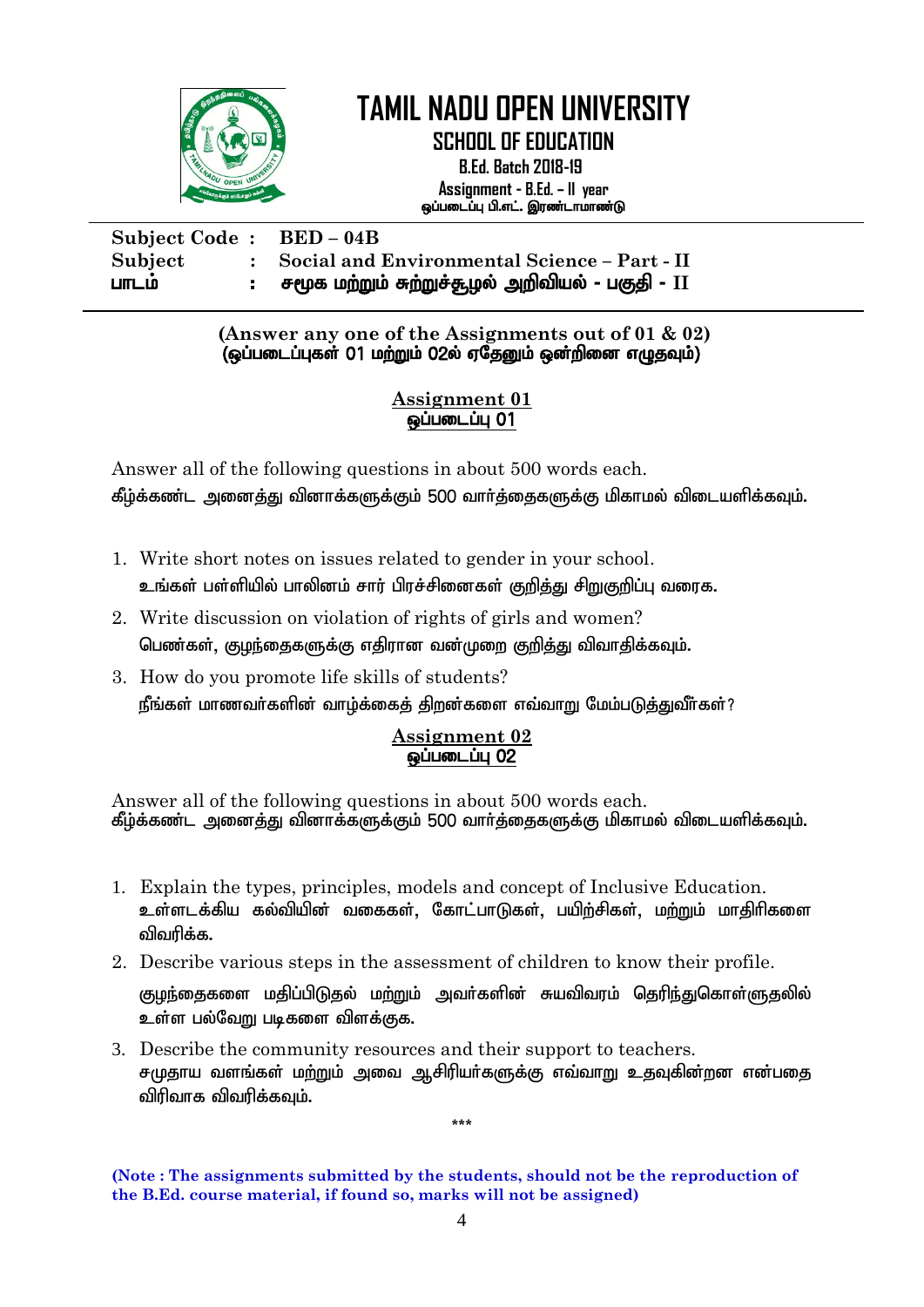

**SCHOOL OF EDUCATION B.Ed. Batch 2018-19**

**Assignment - B.Ed. – II year** ஒப்படைப்பு பி.எட். இரண்டாமாண்டு

| <b>Subject Code</b> | $\mathbf{r}$ | $BED-05 B$                               |
|---------------------|--------------|------------------------------------------|
| Subject             |              | <b>Assessment for Learning – Part II</b> |
| பாடம                | . .          | கற்றலுக்காக அளவிடுதல் - பகுதி - II       |

#### **(Answer any one of the Assignments out of 01 & 02)**  $(q_i)$ ப்படைப்புகள் 01 மற்றும் 02ல் ஏதேனும் ஒன்றினை எழுதவும்

### **Assignment 01**  $\ddot{\rm g}$ ப்படைப்பு $\rm 01$

Answer each of the following questions in about 500 words.

கீழ்க்கண்டவற்றுள் ஒவ்வொரு வினாவிற்கும் 500 வார்க்கைகளுக்கு மிகாமல் விடையளிக்கவும்.

- 1. Conduct an Intelligent test in your class. Prepare a Frequency Table for this data. Represent the data collected by graphical representation. <u>உங்</u>கள் வகுப்பில் ஒரு நுண்ணறிவுச் சோதனை நடத்துக. அப்புள்ளி விவரத்திற்கு ஒரு நிகழ்வெண் பட்டியல் தயார் செய்க. திரட்டப்பட்ட புள்ளிவிவரத்தை வரைபடம் மூலம் காண்பிக்கவும்.
- 2. Take the scores obtained by your students in Science, Maths, English& Social studies. Calculate the Karl - Pearson Correlation Coefficient and Rank Correlation Coefficient between any pair of subjects and discuss the results with your supervisor.

<u>உங்</u>கள் வகுப்பில் உள்ள மாணவர்களின் அறிவியல், கணிதம், ஆங்கிலம் மற்றும் சமூக அறிவியல் ஆகிய பாடங்களில் மகிப்பெண்களைக் கிரட்டி, அவற்றுள் ஏகேனும் இரு N[hb khwpfspd; ju tupir NtWghl;Lf;nfO kw;Wk; fhHy; gpaHrdpd; இணைப்புக்கெழு காண். இவற்றின் முடிவுகளை உங்கள் மேற்பார்வையாளருடன் விவாகிக்கவும்.

3. Describe Marks, Grades and Qualitative Descriptions. Distinguish them. மதிப்பெண்கள், தரக்குறியீடுகள் மற்றும் தரம் சார் விளக்கம் ஆகியவற்றை விளக்கி, அவர்ளை வேறுபடுக்குக.

### **Assignment 02** <u>ைப்படைப்ப</u> 02

Answer each of the following questions in about 500 words.

கீழ்க்கண்டவற்றுள் ஒவ்வொரு வினாவிற்கும் 500 வார்க்கைகளுக்கு மிகாமல் விடையளிக்கவும்.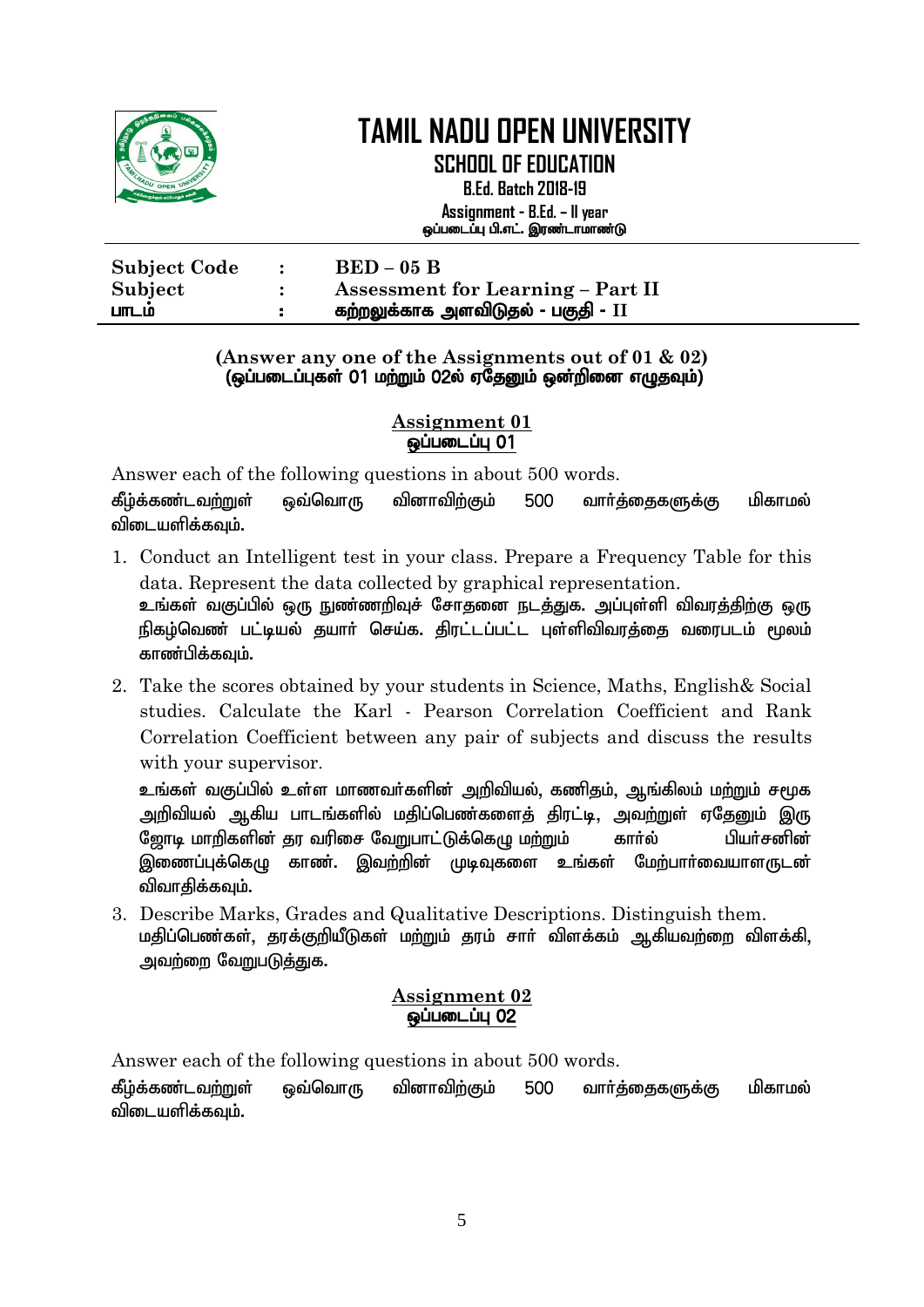1. Describe the recent trends in the teaching - learning process with regard to delinking school based assessment. Explain the dimensions of the future courseware architecture.

பள்ளி சார்ந்த அளவீட்டிலிருந்து தேர்வுகளைப் பிரித்தல் என்ற அடிப்படையில், தற்போதைய கற்றல்-கற்பித்தல் முறைகளின் போக்குகளை விவரிக்க. வருங்கால கோர்ஸ்வேர் கட்டமைப்பின் பல்வேறு பரிமாணங்களை விளக்குக.

- 2. Write the recommendations of National Curriculum Framework (2005) about examination reforms. தேர்வுச் சீர்திருத்தங்கள் பற்றி தேசியப் பாடத்திட்டக் கட்டமைப்பின் (2005) பரிந்துரைகளை எழுதுக.
- **3.** Describe examination management. How can you implement some of these ideas in your school? Discuss the role of ICT in examination. தேர்வு மேலாண்மையை விவரிக்கவும். இந்த யோசனைகளை எவ்வாறு நீங்கள் உங்கள் பள்ளியில் நடைமுறைப்படுத்துவீர்கள்? விவாதிக்கவும். தேர்வுகளில் தகவல் தொழில்நுட்பத்தின் பங்கினைவிவரி.

**\*\*\***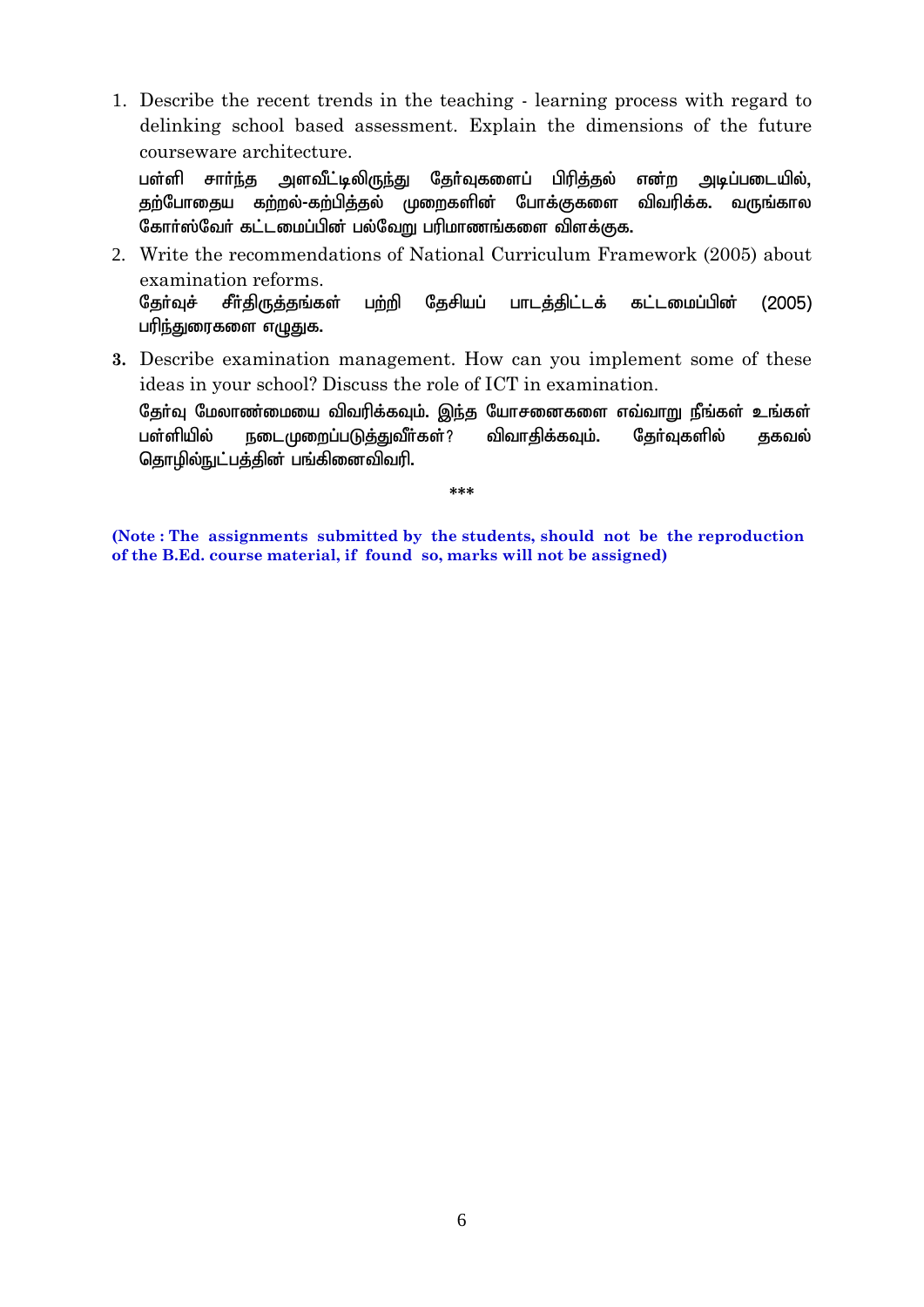தமிழ்நாடு திறந்தநிலைப் பல்கலைக்கழகம்

**B.Ed. Batch 2018-19 Assignment - B.Ed. – II year** ஒப்படைப்பு பி.எட். இரண்டாமாண்டு



# $I = E$  **BED** – 11B ghlk; : jkpo; fw;gpj;jy; - gFjp - **II**

### $\overline{a}$ (ஒப்படைப்புகள் 01 மற்றும் 02ல் ஏதேனும் ஒன்றினை எழுதவும்)

### $\ddot{\mathbf{Q}}$ ப்படைப்பு $\ddot{\mathbf{Q}}$

# கீழ்க்கண்டவற்றுள் ஒவ்வொரு வினாவிற்கும் 500 வார்த்தைகளுக்கு மிகாமல் விடையளிக்கவும்.

- 1. தனிப் பயிற்சி முறையில் ஆசிரியரின் பங்கினையும், அதன் நிறைகள் மற்றும் குறைகளைக் குறிக்கும் விளக்குக.
- $2.$  தாய்மொழிக் கற்பித்தலின் சிறப்பு நோக்கங்களைக் கூறுக.
- $3.$  உரைநடைப் பாடத்தின் மூலம் நிறைவேற்றக்கூடிய மொழிக் குறிக்கோள்களை விளக்குக.

### **ஒப்படைப்பு 02**

கீழ்க்கண்டவற்றுள் ஒவ்வொரு வினாவிற்கும் 500 வார்த்தைகளுக்கு மிகாமல் விடையளிக்கவும்.

 $1.$  தேசியக் கல்விக் கொள்கையின் முடிவுகள் குறித்து ஆராய்க.

- $2.$  மொழிப் பயிற்றாய்வுக் கூடத்தின் தன்மைகளைக் கூறுக.
- $3.$  கற்பித்தல் தொடர்பான புறச் செயல்பாடுகளைக் குறித்து சிறு குறிப்பு வரைக.

**\*\*\***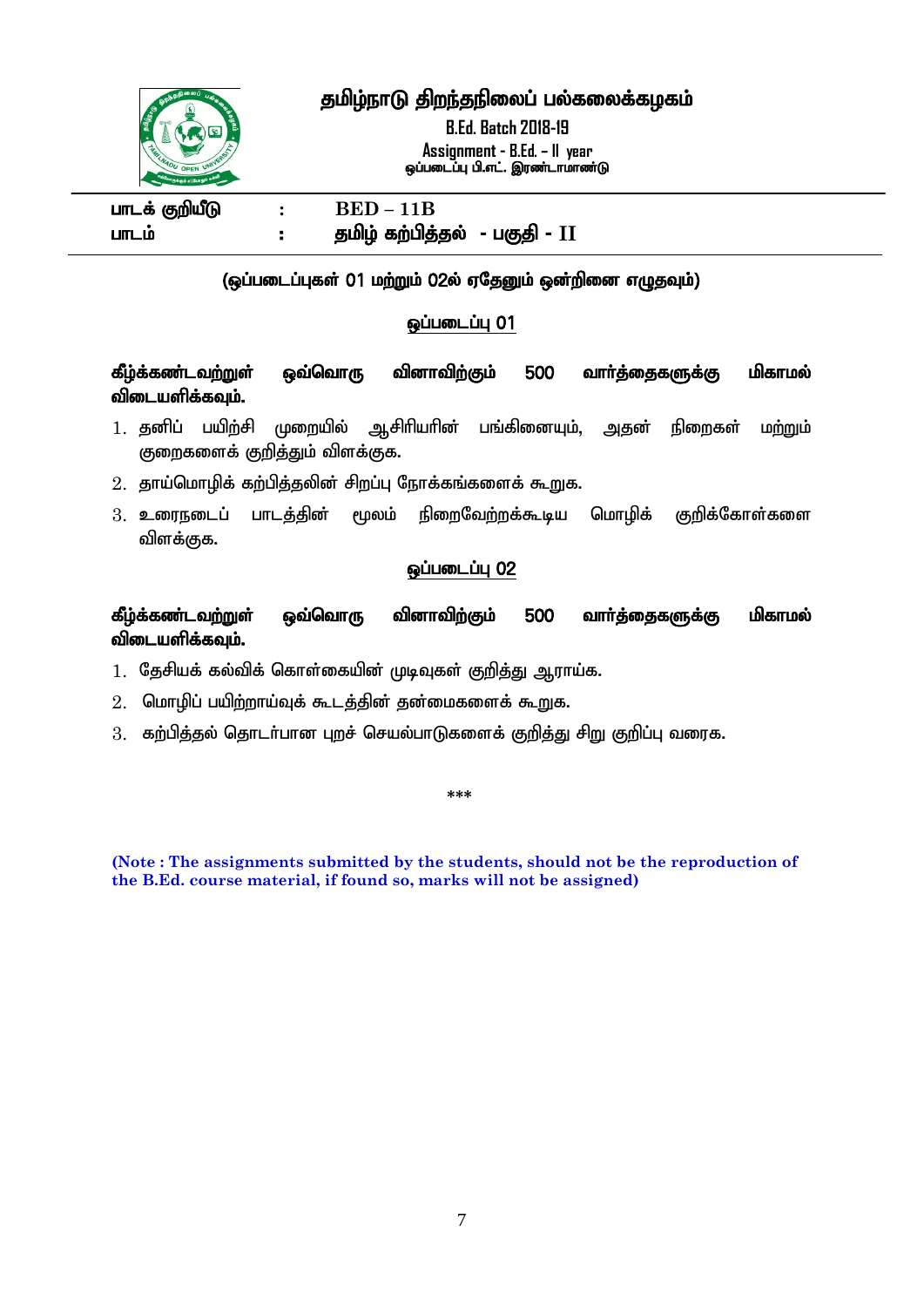

# தமிழ்நாடு திறந்தநிலைப் பல்கலைக்கழகம்

**B.Ed. Batch 2018-19 Assignment - B.Ed. – II year** ஒப்படைப்பு பி.எட். இரண்டாமாண்டு

 $I = E$  **BED** – 12B ghlk; : rpwg;Gj; jkpo; fw;gpj;jy; - gFjp - **II**

#### l (ஒப்படைப்புகள் 01 மற்றும் 02ல் ஏதேனும் ஒன்றினை எழுதவும்)

### $\ddot{\mathbf{Q}}$ ப்படைப்பு $\ddot{\mathbf{Q}}$

### கீழ்க்கண்டவ<u>ற்று</u>ள் ஒவ்வொரு வினாவிற்கும் 500 வார்த்தைகளுக்கு மிகாமல் விடையளிக்கவம்.

- $1.$  கவிதை யாப்பியல் நூல்கள் குறித்து சிறுகுறிப்பு வரைக.
- $2.$  புதினத்தின் தோற்றமும் வளர்ச்சியும் குறித்து விரிவாக விளக்குக.
- 3. படைப்பாற்றல் வளர்க்கும் செயல்பாடுகள் குறித்து சுருக்கமாக கட்டுரை எழுதுக.

### **ஒப்படைப்பு 02**

# கீழ்க்கண்டவற்றுள் ஒவ்வொரு வினாவிற்கும் 500 வாா்த்தைகளுக்கு மிகாமல் விடையளிக்கவும்.

- $1.$  விழுமங்களின் வகைப்பாடு குறித்து வரிவாக விளக்குக.
- 2. மொழியின் பணிகளைக் குறித்து சுருக்கமாக கட்டுரை எழுதுக.
- $3.$  தகவல் திரட்டல் என்றால் என்ன சிறுகுறிப்பு வரைக.

#### **\*\*\***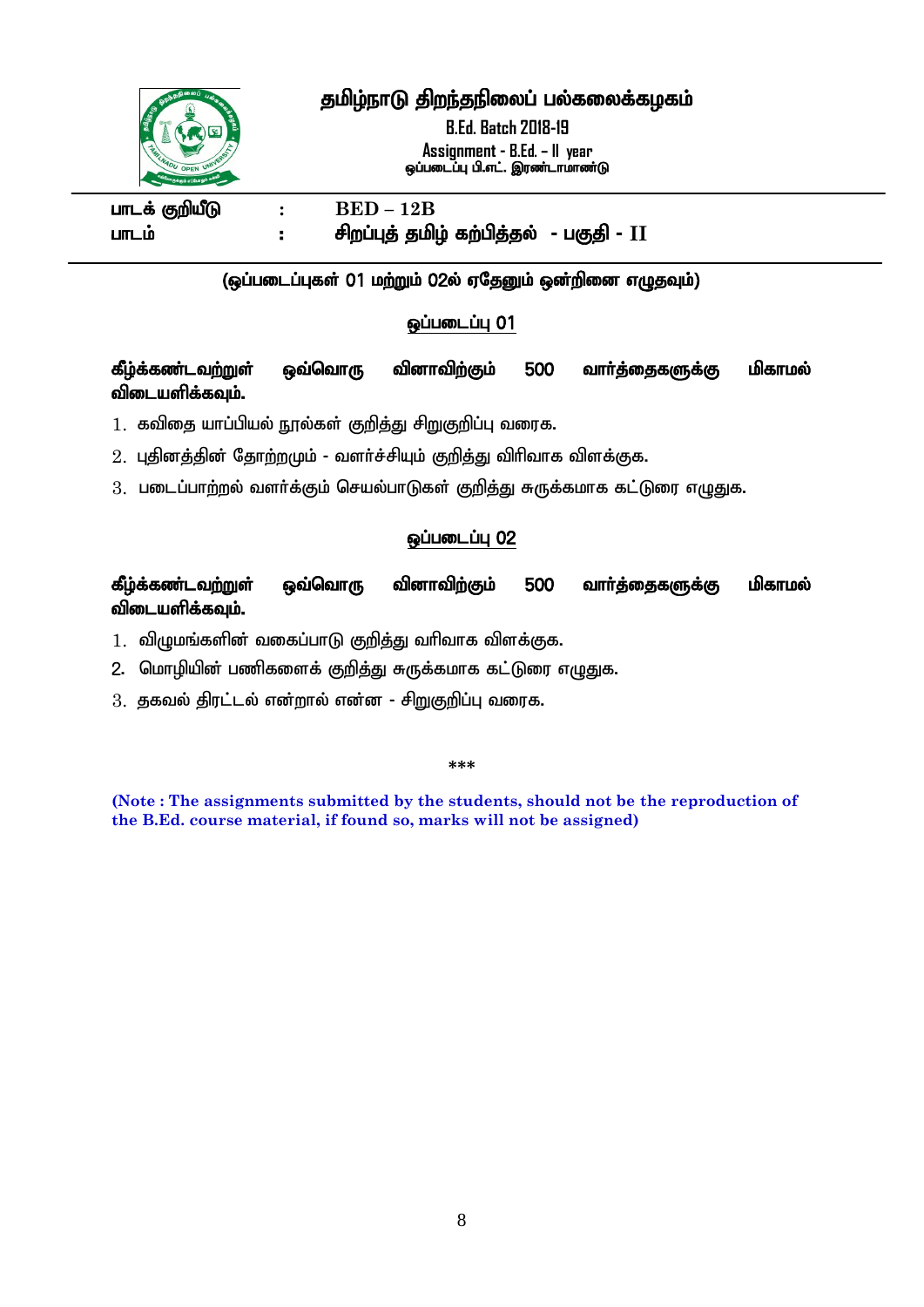

**SCHOOL OF EDUCATION**

**B.Ed. Batch 2018-19**

**Assignment - B.Ed. – II year**

**Subject Code : BED – 13B Subject : Teaching of English – Part - II**

### **(Answer any one of the Assignments out of 01 & 02)**

# **Assignment 01**

Answer each of the following questions in about 500 words.

- 1. Discuss in detail about the instructional methods of teaching English.
- 2. Write brief essay about various approaches in teaching English.
- 3. Discuss the content analysis at Secondary and Higher Secondary level.

# **Assignment 02**

Answer each of the following questions in about 500 words.

- 1. Explain the various learning resource in English language.
- 2. Write brief essay on school English curriculum development.
- 3. Discuss the various listening process.

\*\*\*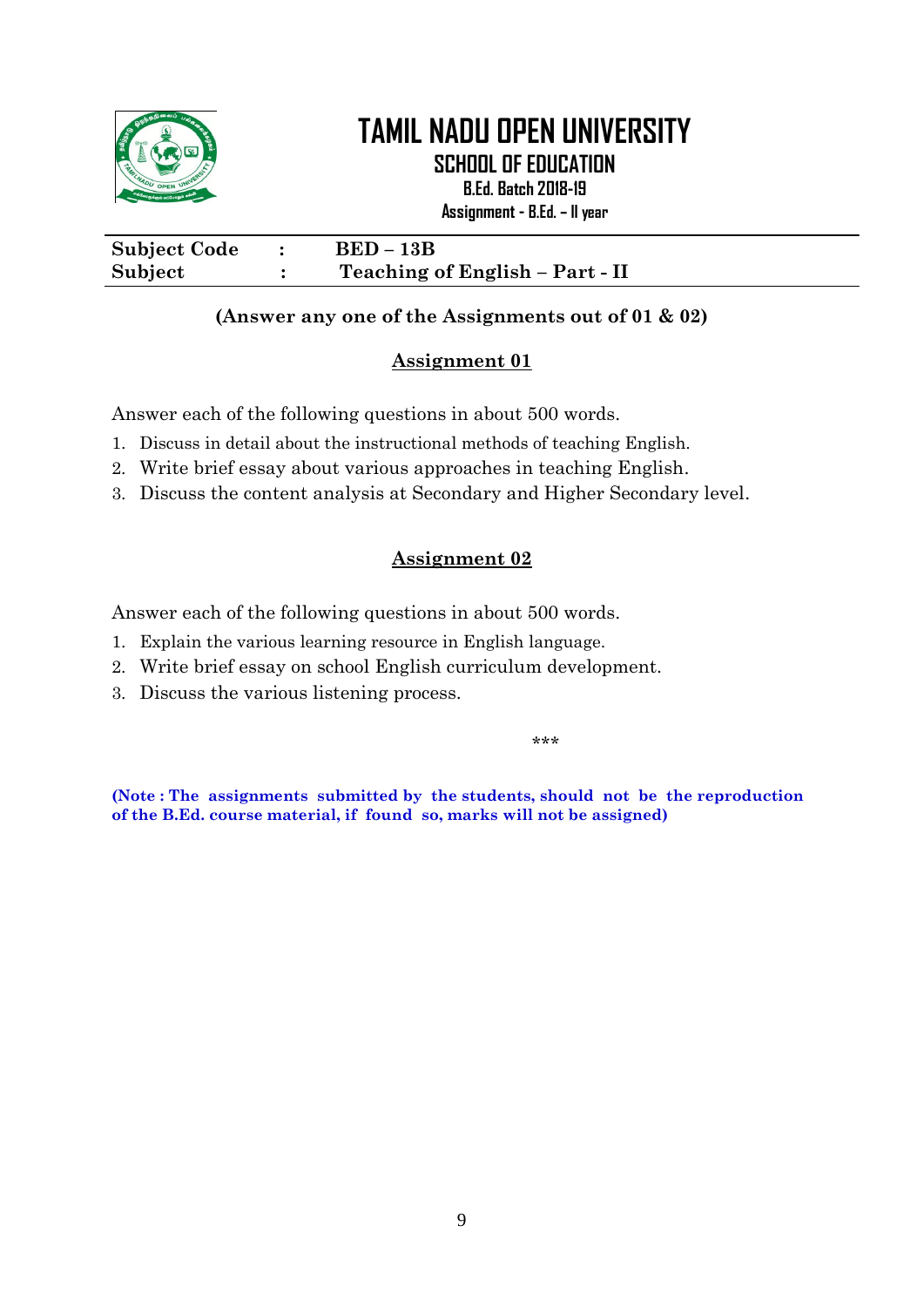

**SCHOOL OF EDUCATION**

**B.Ed. Batch 2018-19**

**Assignment - B.Ed. – II year**

| <b>Subject Code</b> | $BED-14B$                               |
|---------------------|-----------------------------------------|
| Subject             | Teaching of Special English - Part - II |

### **(Answer any one of the Assignments out of 01 & 02)**

### **Assignment 01**

Answer each of the following questions in about 500 words.

- 1. Discuss in detail about modern language teaching.
- 2. Explain the curriculum of English in the secondary school.
- 3. Discuss the various traditional learning resources in teaching English.

# **Assignment 02**

Answer each of the following questions in about 500 words.

- 1. Explain phonetics and phonology.
- 2. What are the ways to develop creative writing among school children?
- 3. Discuss the various characteristics of vowels and diphthongs.

**\*\*\***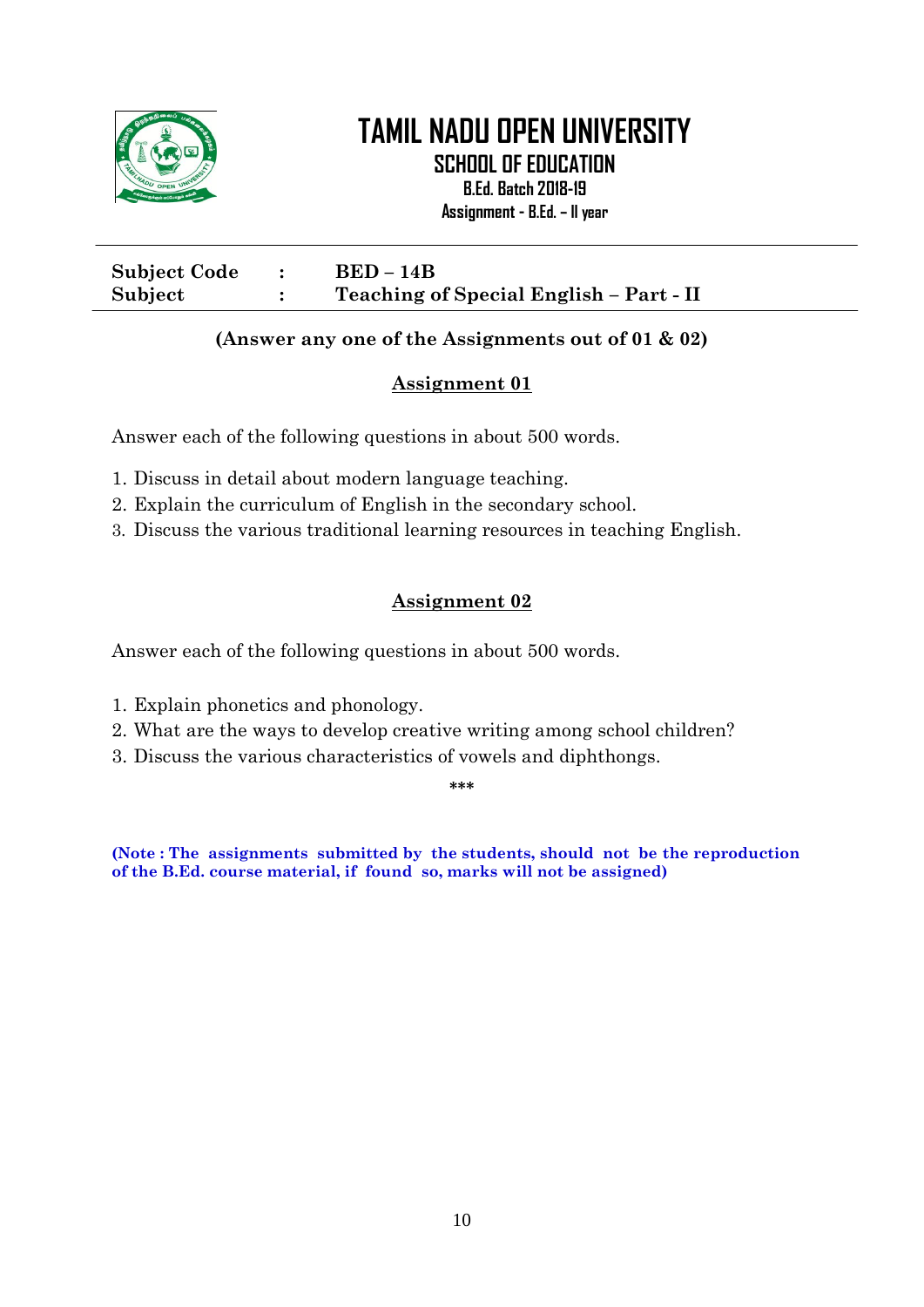

I

# **TAMIL NADU OPEN UNIVERSITY**

**SCHOOL OF EDUCATION**

**B.Ed. Batch 2018-19**

**Assignment - B.Ed. – II year**

| <b>Subject Code</b> | $\mathbb{R}^2$ | $BED-15B$                                |
|---------------------|----------------|------------------------------------------|
| Subject             |                | <b>Teaching of Mathematics - Part II</b> |
| பாடம                |                | கணிதம் கற்பித்தல் - பகுதி - II           |

**(Answer any one of the Assignments out of 01 & 02)**  $\overline{G}$ (ஒப்படைப்புகள் 01 மற்றும் 02ல் ஏதேனும் ஒன்றினை எழுதவும்)

#### **Assignment 01**  $\overline{\phantom{000}}$ டைப்பு $\overline{\phantom{000}}$

Answer each of the following questions in about 500 words.

கீழ்க்கண்டவற்றுள் ஒவ்வொரு வினாவிற்கும் 500 வார்க்கைகளுக்கு மிகாமல் விடையளிக்கவம்.

- 1. Discuss in details the various values derived from the study of Mathematics. கணிதம் கற்பதால் பெறப்படும் பல்வேறு மதிப்புக்களை விரிவாக விவாதிக்க.
- 2. How can various disciplines be correlated with Mathematics? கணிதத்தோடு பல்வேறு துறைகளை எவ்வாறு தொடர்புபடுத்தலாம்?.
- 3. Prepare a lesson plan for any Mathematics topic for standard IX following Herbartian steps.

<u>ஒ</u>ன்பதாம் வகுப்பு கணிதம் தலைப்பைக் கொண்டு, ஹா்பா்டின் படிகளைப் பயன்படுத்தி ஒரு பாடத்திட்டத்தினைத் தயார் செய்க.

#### **Assignment 02 ஒப்படைப்பு 02**

Answer each of the following questions in about 500 words.

கீம்க்கண்டவற்றுள் ஒவ்வொரு வினாவிற்கும் 500 வார்க்கைகளுக்கு மிகாமல் விடையளிக்கவம்.

1. Define Knowledge, understanding and application. Give an example specific learning outcome for each in Mathematics subject.

அறிந்து கொள்ளுதல், புரிந்து கொள்ளுதல் மற்றும் பயன்படுத்துதல் ஆகியவற்றை வரையறுக்க. கணிதப் பாடத்தில் ஒவ்வொன்றிற்கும் ஒரு சிறப்பு கற்றல் விளைவு உதாரணம் தருக.

2. Bring out the impact of Mathematics and technology on modern living.

நவீன வாழ்வின் மீது கணிதம் மற்றும் தொழில்நுட்பத்தின் தாக்கத்தை லொரிக்கொணர்க.

3. Discuss the need, importance and sources of curriculum evaluation. கலைத்திட்டத்தை மதிப்பீடு செய்ய வேண்டிய தேவைகள், முக்கியத்துவம் மற்றும்  $f$ மலங்களைப் பற்றி விவரி.

**\*\*\***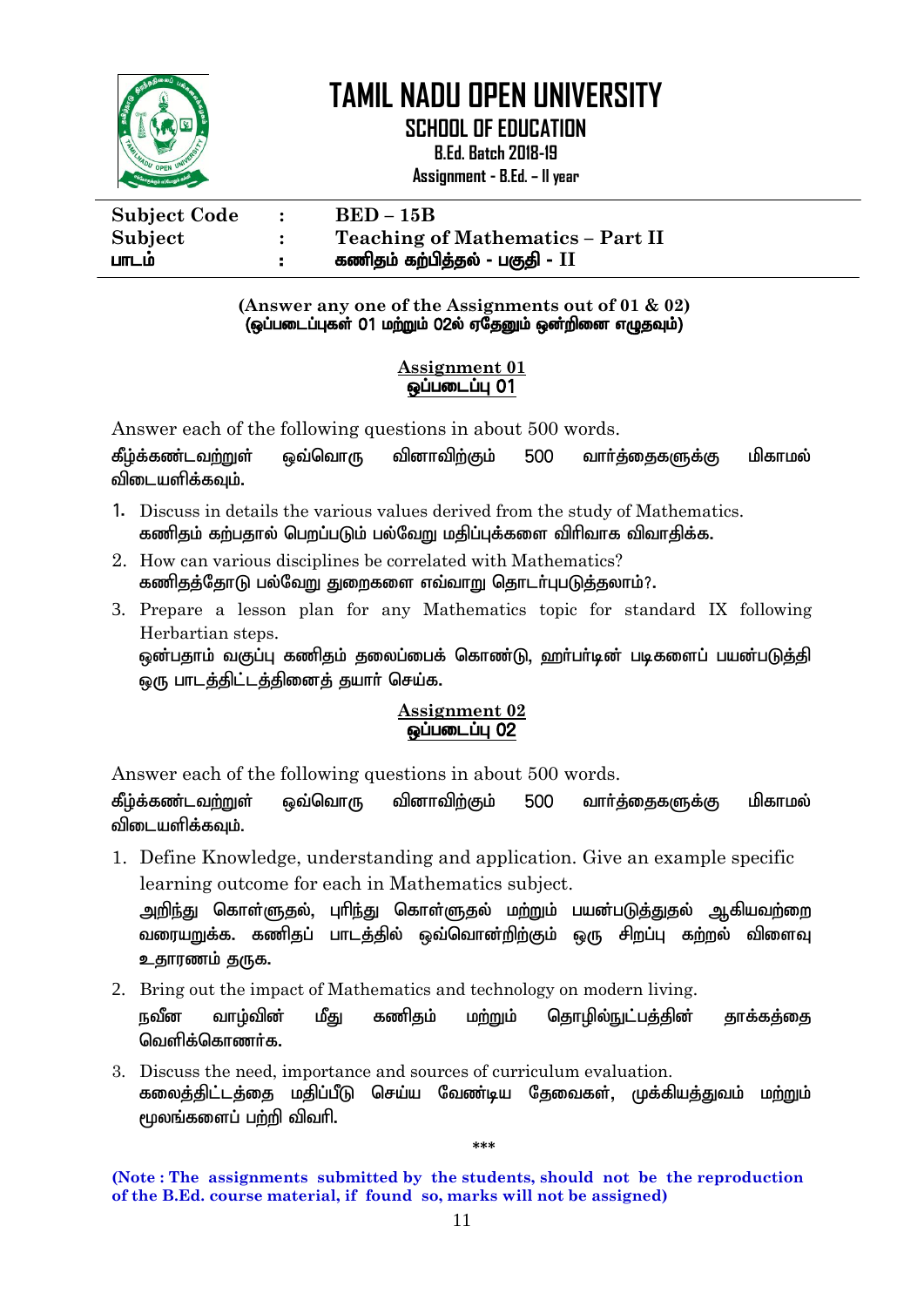

**SCHOOL OF EDUCATION**

**B.Ed. Batch 2018-19**

**Assignment - B.Ed. – II year**

| <b>Subject Code</b> | $BED-16B$                         |
|---------------------|-----------------------------------|
| Subject             | Teaching of Science - Part - II   |
| பாடம                | அறிவியல் கற்பித்தல்  - பகுதி - II |

**(Answer any one of the Assignments out of 01 & 02)** (ஒப்படைப்புகள் 01 மற்றும் 02ல் ஏதேனும் ஒன்றினை எழுதவும்)

> **Assignment-01** ஒப்படைப்பு-01

**Answer all of the following questions in about 500 words each.** கீழ்க்கண்ட அனைத்து வினாக்களுக்கும் 500 வார்த்தைகளுக்கு மிகாமல் விடையளிக்கவும்.

- 1. Explain pupil centered methods of teaching Science. <u>அ</u>றிவியல் கற்பிக்கலில் மாணவர் மைய முறையினை விவரிக்கவம்.
- 2. Explain about the meaning, definition and need of content analysis. உள்ளடக்கப் பகுப்பாய்வின் பொருள்,வரையறை மற்றும் அவசியம் குறித்து விளக்கவும்.
- 3. Explain various techniques of teaching Science. அறிவியல் கற்பித்தலில் பல்வேறு உத்திகளை விளக்குக.

### **Assignment-02 ஒப்படைப்பு-02**

# **Answer all of the following questions in about 500 words each.** கீழ்க்கண்ட அனைத்து வினாக்களுக்கும் 500 வார்த்தைகளுக்கு மிகாமல் விடையளிக்கவும்.

- 1. What are the characteristics of good teaching aids? சிறந்த கற்பித்தல் உபகரணங்களின் பண்புகள் யாவை?
- 2. Define the modern concept of curriculum கலைத்திட்டத்தின் நவீன கருத்தாக்கம் குறித்து வரையறை செய்க.
- 3. List out the Internet and it uses. இணையதளம் பற்றியும், அதன் பயன்களையும் பட்டியிடுக.

**\*\*\***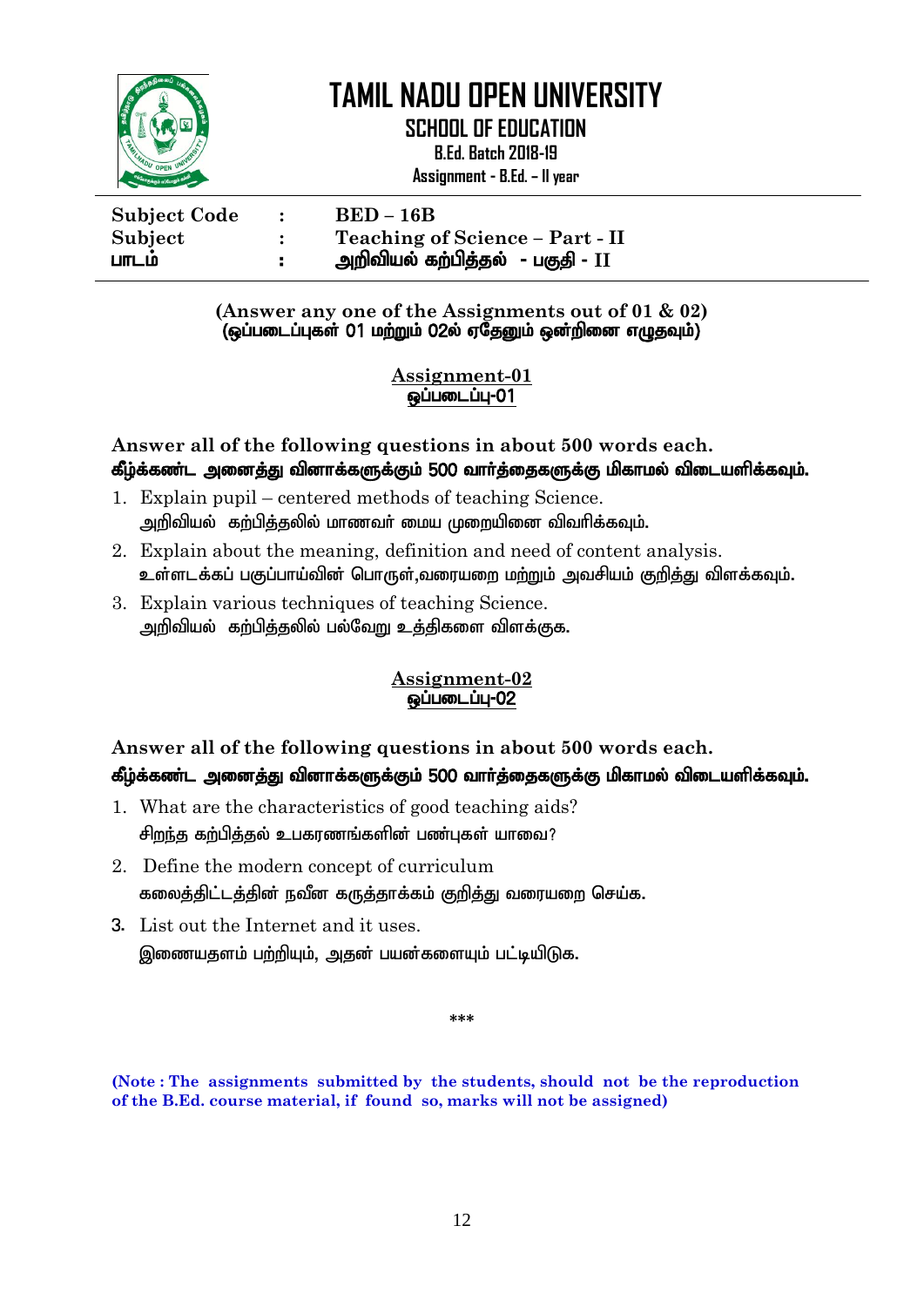

**SCHOOL OF EDUCATION**

 **B.Ed. Batch 2018-19 Assignment - B.Ed. – II year** ஒப்படைப்பு பி.எட். இரண்டாமாண்டு

| <b>Subject Code</b> | $\sim$ 100 $\pm$ | $BED-17B$                             |
|---------------------|------------------|---------------------------------------|
| Subject             |                  | Teaching of Social Science - Part II  |
| பாடம                |                  | சமுக அறிவியல் கற்பித்தல் - பகுதி - II |

**(Answer any one of the Assignments out of 01 & 02)**  $\overline{Q}$  (ஒப்படைப்புகள் 01 மற்றும் 02ல் ஏதேனும் ஒன்றினை எழுதவும்)

#### **Assignment 01 ஒப்படைப்பு 01**

**Answer all of the following questions in about 500 words each.**

### கீழ்க்கண்ட அனைத்து வினாக்களுக்கும் 500 வார்த்தைகளுக்கு மிகாமல் விடையளிக்கவும்.

1. Explain the assignment writing techniques in the Teaching - Learning process.

கற்பித்தல் கற்றல் செயல்பாடுகள் நடைபெறும்போது ஒப்படைப்புகள் நுட்பங்கள் பற்றி விளக்குக.

- 2. What is e-Learning? Explain its concepts and characteristics. <u>மிண்ணணு</u> கற்றல் என்றால் என்ன? அதன் கருத்துஇ உள்ளடக்கம் மற்றும் பண்புகள் பற்றி விளக்குக.
- 3. What is the role of teacher in the project method? செயல்திட்டமுறையில் ஆசிரியரின் பங்கு என்ன?

### **Assignment 02**  ஒப்படைப்பு 02

**Answer all of the following questions in about 500 words each.**

# கீழ்க்கண்ட அனைத்து வினாக்களுக்கும் 500 வார்த்தைகளுக்கு மிகாமல் விடையளிக்கவும்.

- 1. What is the meaning of multimedia approach? Bring out the advantages of multimedia approach in Social Science teaching. பல்லூடக அணுகுமுறை என்பதன் பொருள் என்ன? சமூக அறிவியல் கற்பிக்கலில் பல்லூடக அணுகுமுறையின் நன்மைகளை வெளிக்கொணர்க.
- 2. How will you organise Social Science club in your school? Explain. உமது பள்ளியில் சமூக அறிவியல் கழகத்தை எவ்வாறு அமைப்பீர்கள்? விளக்குக.
- 3. What are the principles to be followed for constructing a curriculum and role ofteacher in curriculum construction – Explain? கலைத்திட்டம் உருவாக்கும்போது கடைப்பிடிக்க வேண்டிய கொள்கைகள் யாவை? கலைத்திட்டம் தயாரிப்பில் ஆசிரியரின் பங்கு என்ன?

\*\*\*

**<sup>(</sup>Note : The assignments submitted by the students, should not be the reproduction of the B.Ed. course material, if found so, marks will not be assigned)**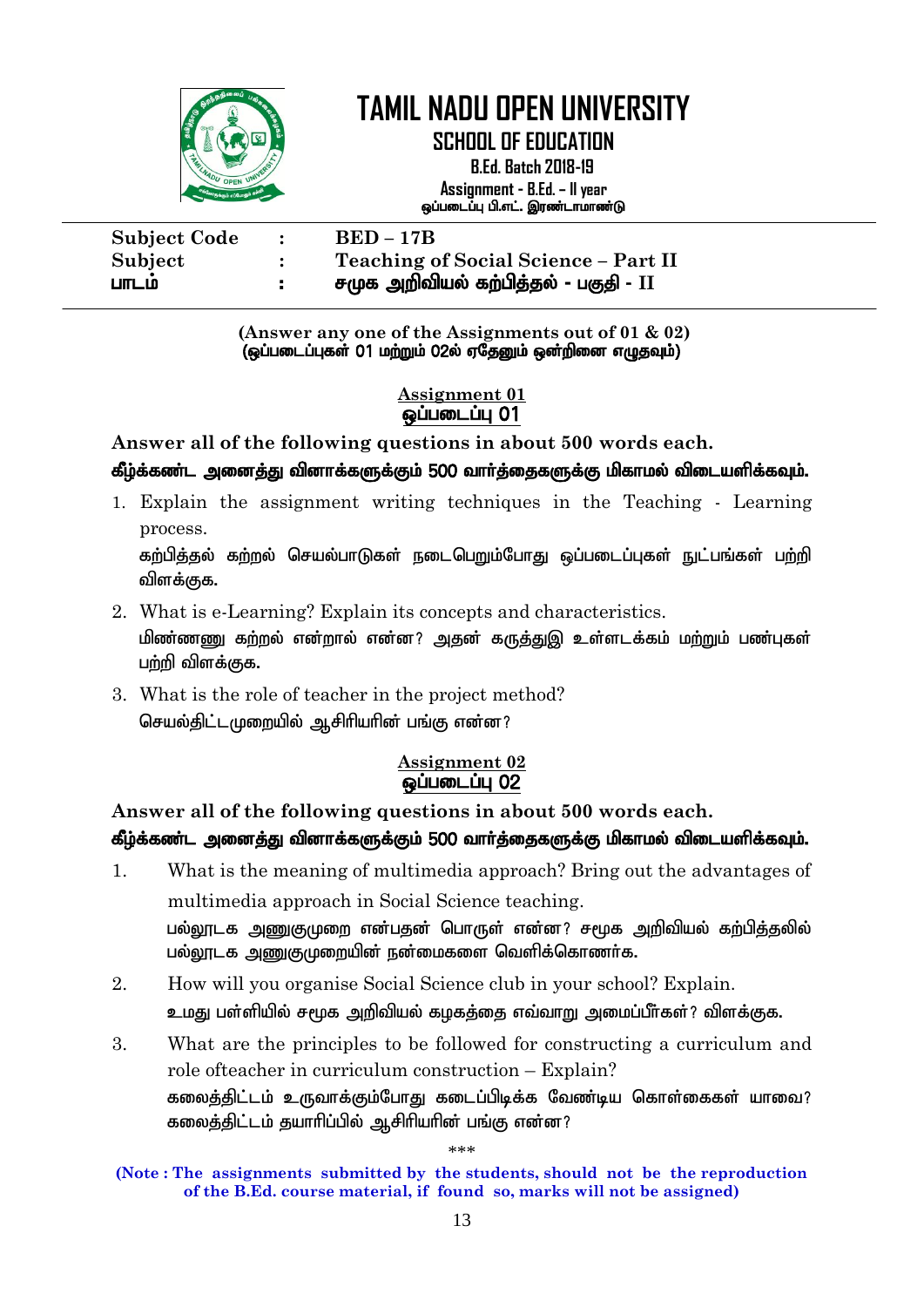

**SCHOOL OF EDUCATION B.Ed. Batch 2018-19 Assignment - B.Ed. – II year** ஒப்படைப்பு பி.எட். இரண்டாமாண்டு

| <b>Subject Code</b> | $\ddot{\cdot}$ | $BED-18 B$                             |
|---------------------|----------------|----------------------------------------|
| Subject             |                | Teaching of Computer Science - Part II |
| பாடம                |                | கணினி அறிவியல் கற்பித்தல் - பகுதி - II |

#### **(Answer any one of the Assignments out of 01 & 02)** (ஒப்படைப்புகள் 01 ம<u>ற்று</u>ம் 02ல் ஏதேனும் ஒன்றினை எழுதவும்)

#### **Assignment 01** ஒப்படைப்பு 01

Answer each of the following questions in about 500 words.

கீழ்க்கண்டவற்றுள் ஒவ்வொரு வினாவிற்கும் 500 வார்த்தைகளுக்கு மிகாமல் விடையளிக்கவும்.

- 1. What is CAI? Write the steps involved in developing a CAI. Discuss how it can be used in a class? What are the roles of the teacher in a CAI? கணினி உதவியுடன் கற்றல் என்றால் என்ன? அதனை உருவாக்கும் படிநிலைகளை எமுதுக. அதனை வகுப்பறையில் எவ்வாறு பயன்படுக்கலாம் என்பதை விவாகிக்கவும். இம்முறையில் ஆசிரியரின் பங்கு என்ன?
- 2. Describe appropriate strategies in teaching Computer Science. கணினி அறிவியல் கற்பிக்கலுக்குப் பொருக்குமான உக்கிகளை விளக்குக.
- 3. Explain the method of identifying learning experiences with suitable examples.

கற்பித்தல் குறிக்கோள்களை அடையாளம் காணும் முறைகளைத் தக்க எடுத்துக்காட்டுக்களுடன் விவரி.

### **Assignment 02 <u>@ப்படைப்பு</u> 02**

Answer each of the following questions in about 500 words.

கீழ்க்கண்டவற்றுள் ஒவ்வொரு வினாவிற்கும் 500 வார்த்தைகளுக்கு மிகாமல் விடையளிக்கவம்.

1. What is a Computer Science laboratory? Write its designs, setting and organizing a Computer Science laboratory, the conduction of practicals, and the steps to be taken for the safety of it.

கணினி அறிவியல் ஆய்வகம் என்றால் என்ன? அதன் வடிவமைப்பு, அமைப்பு, ஒரு கணினி ஆய்வகத்தை ஒருங்கிணைத்தல், செய்முறைகளை நடத்துதல், மற்றும் அதன் பாதுகாப்பிற்கு எடுக்கப்படும் நடவடிக்கைகள் ஆகியவற்றை விரிவாக விளக்குக.

2. Explain various models of curriculum construction.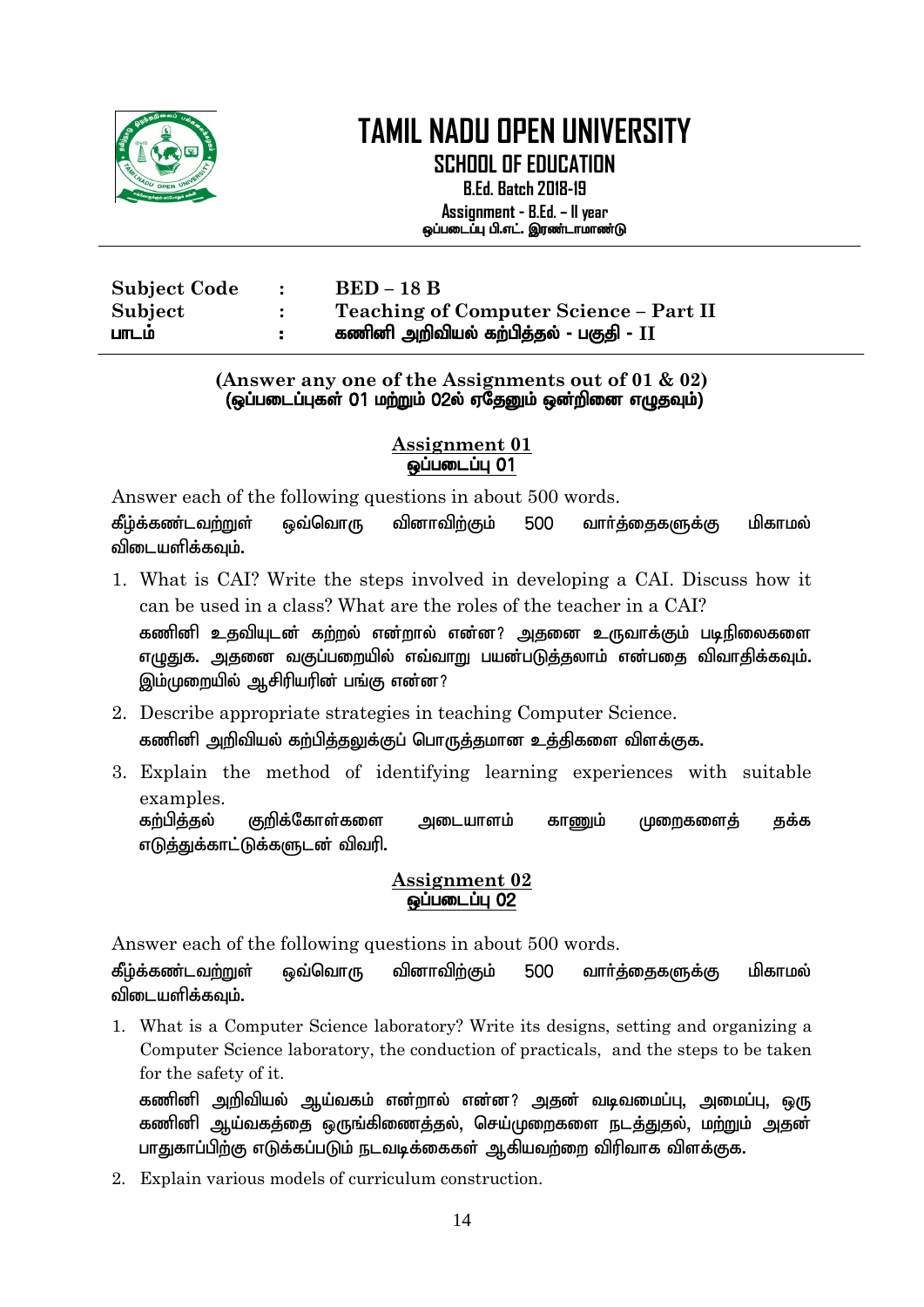கலைத்திட்டத்தை உருவாக்குவதன் பல்வேறு மாதிரிகளை விளக்குக.

3. Explain E-Learning, its tools and benefits. மின்வழிக் கற்றல், அதன் கருவிகள் மற்றும் அதன் நன்மைகளை எழுதுக.

**\*\*\***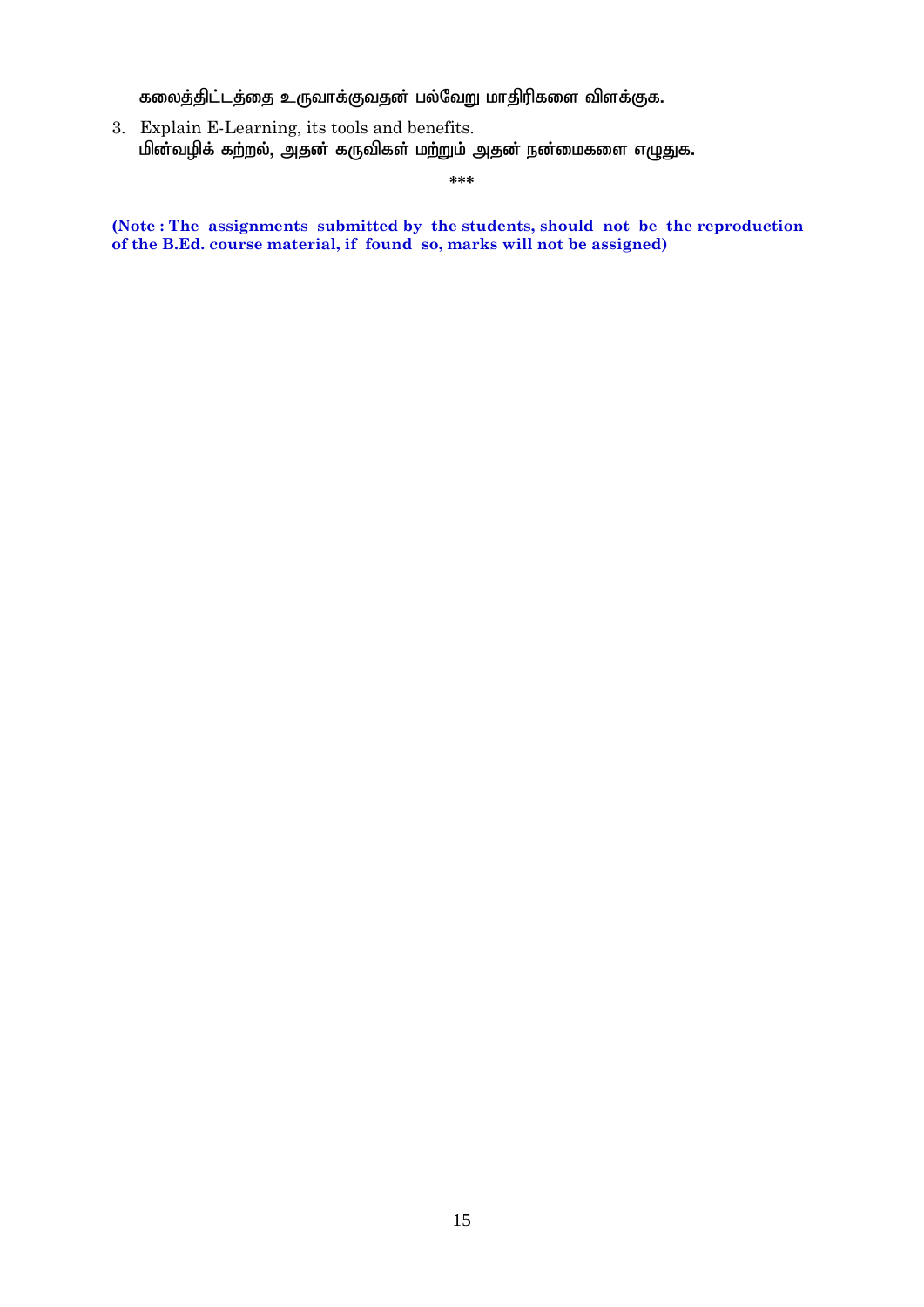

**SCHOOL OF EDUCATION**

**B.Ed. Batch 2018-19 Assignment - B.Ed. – II year** ஒப்படைப்பு பி.எட். இரண்டாமாண்டு

**Subject Code : BED – 19B Subject : Teaching of Commerce and Accountancy – Part - II** ghlk; : tzpftpay; kw;Wk; fzf;Fg;gjptpay; fw;gpj;jy; - gFjp -**II**

> **(Answer any one of the Assignments out of 01 & 02)**  $\overline{Q}$ டுப்படைப்புகள் 01 மற்றும் 02ல் ஏதேனும் ஒன்றினை எழுதவும்

### **Assignment 01**  ஒப்படைப்பு 01

Answer all of the following questions in about 500 words each. கீழ்க்கண்ட அனைத்து வினாக்களுக்கும் 500 வார்த்தைகளுக்கு மிகாமல் விடையளிக்கவும்.

- 1. How can problem solving method be used effectively in a classroom teaching? வகுப்பறைக் கற்பித்தலில் பிரச்சனைத் தீா் முறையை எவ்வாறு சிறப்பு வாய்ந்ததாகப் பயன்படுத்தலாம்.
- 2. When do you use "Role Playing" as a method for teaching method? நடித்துக் காட்டுகுல் மு<u>றை</u>யை வணிகவியல் கற்பித்தலில் எந்தச் சூழலில் பயன்படுக்குவீர்கள்?
- 3. Explain the "role of computer' in teaching of Commerce and Accountancy. வணிகவியல் மற்றும் கணக்குப்பதிவியல் கற்பிக்குலில் கணினியின் பங்கு - விளக்குக.

### **Assignment 02** <u>ஓப்படைப்பு 02</u>

Answer all of the following questions in about 500 words each.

கீழ்க்கண்ட அனைத்து வினாக்களுக்கும் 500 வார்த்தைகளுக்கு மிகாமல் விடையளிக்கவும்.

- 1. What is World Trade Organisation? Explain its Merits and Demerits? உலக வியாபார அமைப்பு என்றால் என்ன? அதன் நன்மைகள் மற்றும் தீமைகளை விளக்குக.
- 2. What is the meaning of learning resource? What are the learning resources available for teaching Commerce and Accountancy – Explain? கற்றல் வளங்கள் என்பதன் பொருள் என்ன? வணிகவியல் மற்றும் கணக்குப்பதிவியல் பாடம் கற்பித்தலுக்கான கற்றல் வளங்கள் என்ன என்பதை விளக்குக.
- 3. What are the criteria to be followed, while selecting content for instruction? கற்றலுக்கு பாடப்பொருள் தேர்ந்தெடுக்கும்போது பின்பற்றப்பட வேண்டிய விதிமுறைகள் யாவை $?$

\*\*\*\*